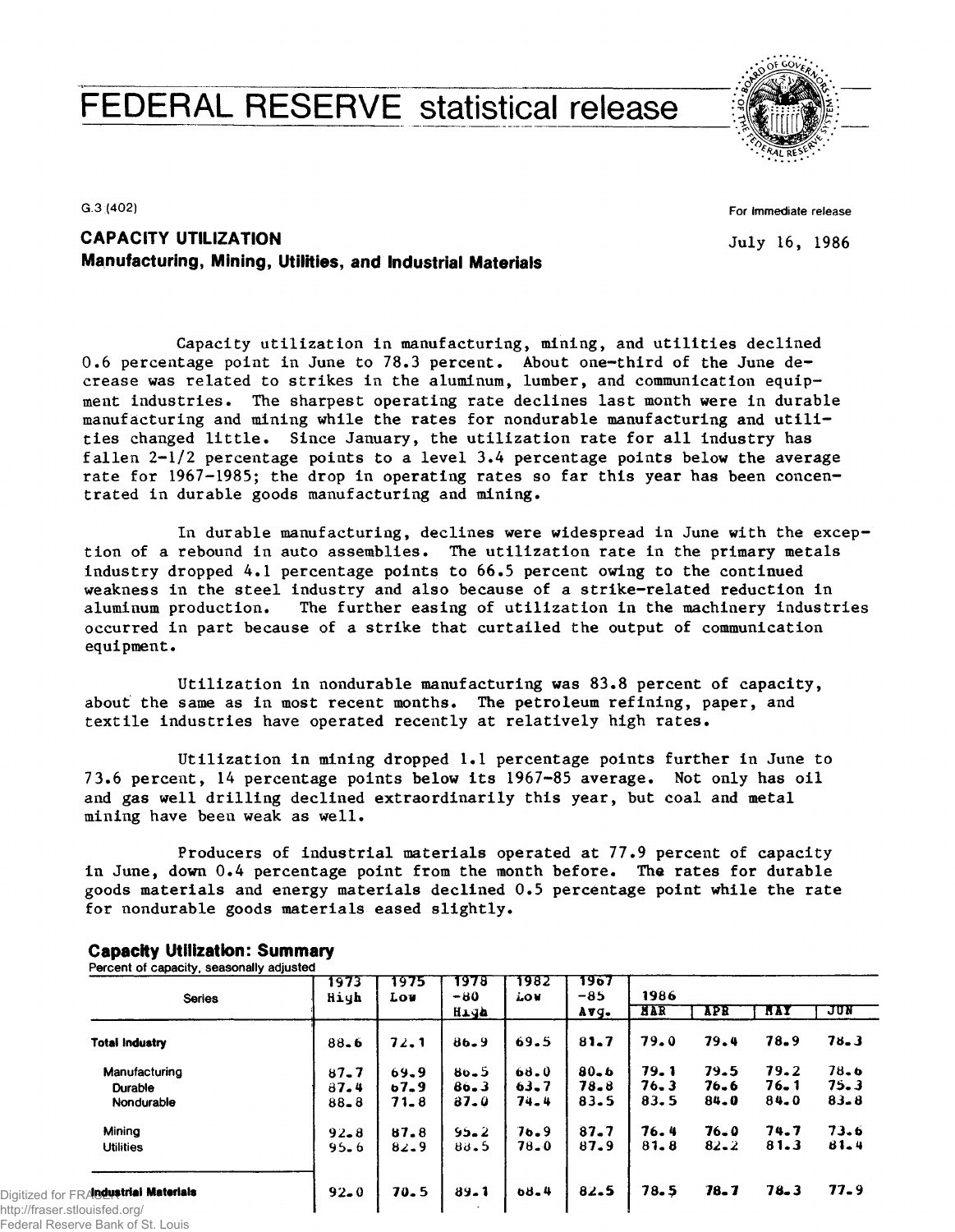### **CAPACITY UTILIZATION**

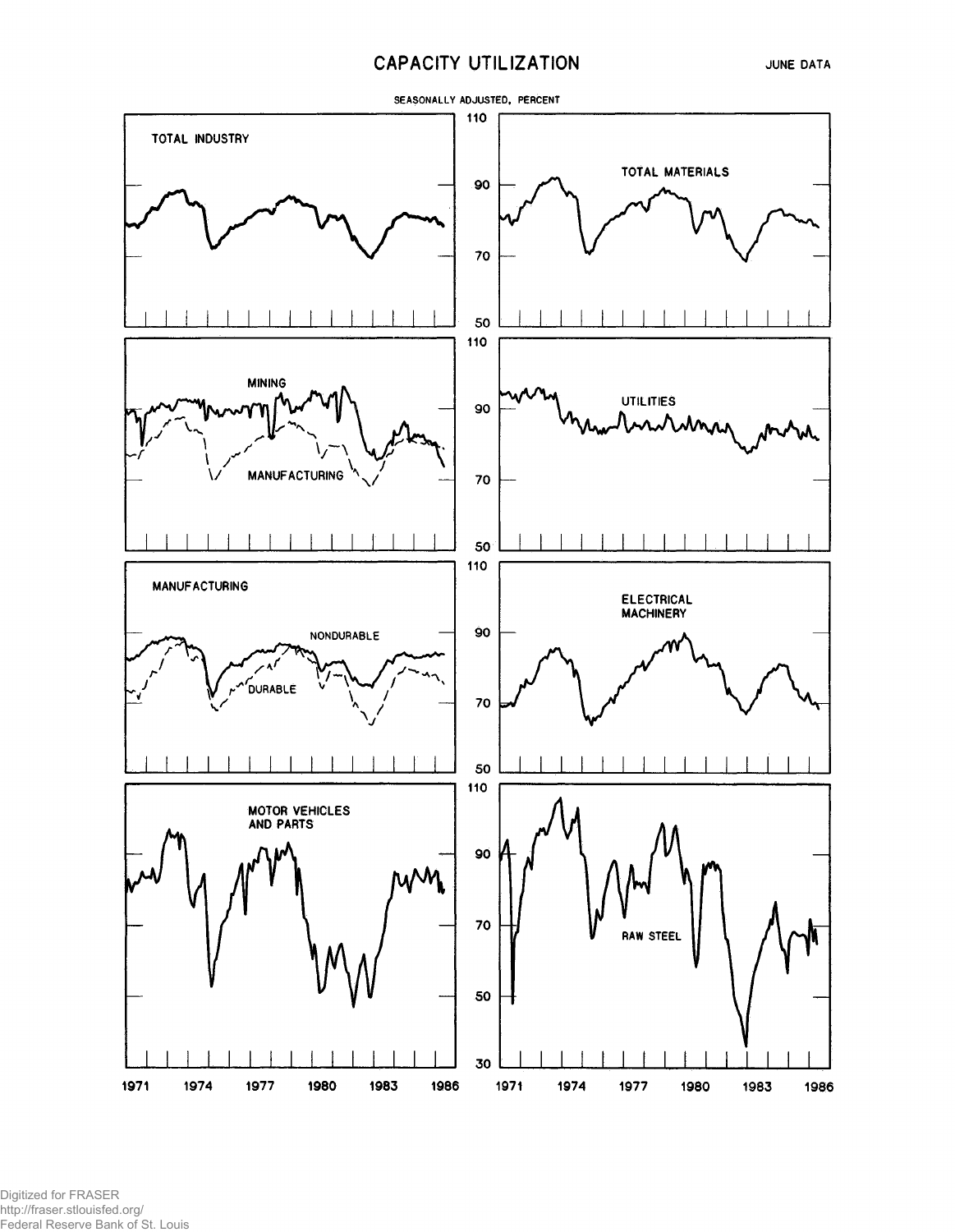#### **MANUFACTURING, MINING AND UTILITIES**

#### Table 1

**Capacity Utilization**<br>Monthly, seasonally adjusted, percent of capacity

|                                  | 1973       | 1975 1    | $1978 +$  | 1982      | 1967      | 1985 1    |          |                  |            |                  |                  |          |          |               |          |
|----------------------------------|------------|-----------|-----------|-----------|-----------|-----------|----------|------------------|------------|------------------|------------------|----------|----------|---------------|----------|
| <b>Series</b>                    | High       | Lov       | -80       | Low       | $-85$     | JUN       | 1985     |                  |            | 1980             |                  |          |          |               |          |
|                                  |            |           | Mich      |           | Avq.      |           | OCT      | NOV <sub>1</sub> | <b>DEC</b> | <b>JAN</b>       | PEB <sub>1</sub> | MAR 1    | APR 1    | <b>MAY 1</b>  | JUN      |
|                                  |            |           |           |           |           |           |          |                  |            |                  |                  |          |          |               |          |
| <b>Total Industry</b>            | 86-61      | 72.11     | 86.91     | 69.51     | $81 - 71$ | 80.51     | 79.8     | $80 - 3$         |            | 80.71.80.8       | 79.9             | 79.0     | 79.4     | 78.9          | 78.3     |
|                                  |            |           |           |           |           |           |          |                  |            |                  |                  |          |          |               |          |
| Manufacturing                    | $87 - 71$  | 69.91     | 80.51     | 66.01     | 80.61     | 80.11     | 79.6     | $80 - 2$         |            | 80.41 80.7       | 79.8             | 79.1     | 79.5     | 79.2          | 78.6     |
|                                  |            |           |           |           |           |           |          |                  |            |                  |                  |          |          |               |          |
| Primary processing               | 91.91      | 68.31     | 89.11     | 65.11     | $81 - 71$ | 82.01     | 83.1     | 83.0             | 83.31 04.8 |                  | 83.9             | $82 - 9$ | 83.3     | 83.1          | 82.1     |
| Advanced processing              | $86 - 01$  | $71 - 11$ | $85 - 11$ | $09 - 51$ | $80 - 21$ | 79.31     | $78 - 0$ | $79 - 0$         |            | 79.01 78.8       | 78.1.            | 77.2     | 77.9     | 77.5          | 77.1     |
|                                  |            |           |           |           |           |           |          |                  |            |                  |                  |          |          |               |          |
| Durable manufacturing            | $87 - 41$  | 67.91     | 80.31     | $63 - 71$ | 78.81     | 78.01     | 77.2     | 77.9.            |            | $78.11$ $78.2$   | 77.3             | 76.3     | 70.6     | 76.1          | 75.3     |
| Stone, clay and glass products   | 89.31      | $67 - 11$ | $86 - 01$ | 62.91     | 77.71     | 81.41     | 80.4     | 79.9             | 81.91.83.1 |                  | 82.0             | 82.6     | 8.1.5    | $82 - 6$      |          |
| Primary metals                   | 161.91     | $67 - 01$ | 97.11     | 45.81     | $80 - 21$ | $70 - 81$ | 75.5     | 76.0             |            | 74.31 77.3       | 73.7             | $70 - 8$ | 71.6     | $70 - 6$      | $66 - 5$ |
| Iron and steel, subtotal         | $105 - 81$ | 66.61     | 100.31    | 37.61     | 79.41     | $64 - 9$  | 72.0     | 72.9             | 69.91 73.4 |                  | 00.2             | $63 - 5$ | $64 - 4$ | $62 - 5$      |          |
| Nonferrous metals, subtotal      | 95.61      | $62 - 11$ | 91.11     | $60 - 81$ | 81.31     | 80.21     | $81 - 0$ | $80 - 9$         |            | $81.31$ $83.0$   | 82.4             | 82.3     | 82.9     | 83.3          |          |
| <b>Fabricated metal products</b> | 85.01      | $64 - 71$ | 87.41     | 61.31     | 77.91     | 80.61     | 81.2     | 80.9             |            | 81.51.81.9       | 81.9             | 81.2     | 81.3     | $80 - 7$      | $80 - 2$ |
| Nonelectrical machinery          | 89.01      | $08 - 21$ | $86 - 01$ | 62.91     | 78.51     | 74.61     | $72 - 0$ | $73 - 0$         |            | 72.91 72.8       | 71.8             | $70 - 9$ | 70.0     | 70.3          | 69.6     |
| <b>Electrical machinery</b>      | 85.71      | $63 - 71$ | 89.91     | 66.91     | 78.31     | 73.91     | 70.7     | 72.0             |            | $73.01$ $71.1$   | 69.8             | 69.7     | 70.2     | $69.7 - 68.3$ |          |
| Motor vehicles and parts         | 97.11      | 52.71     | 93.31     | $47 - 01$ | $76 - 01$ | $82 - 21$ | 81,9     | $83 - 5$         |            | 83.91 85.3       | 65.0             | 79.4     | 82.1     | 79.0          | $80 - 1$ |
| <b>Automobiles</b>               |            |           | 93.31     | 56.61     |           | 79.21     | 74.0     | $75 - 6$         |            | 79.41 82.2       | $0.5 - 1$        | 75.7     | $80 - 4$ | $75 - 3$      | 79.5     |
| Aerospace and misc. trans. eqp.  | 77.01      | 69.61     | $87 - 11$ | 70.71     | 76.61     | 84.21     | $87 - 0$ | 87.6             |            | $87.21$ 88.1     | 86.8             | $87 - 2$ | 88.5     | 88.3          | $88 - 1$ |
| <b>Instruments</b>               | 89.21      | 74.91     | 88.91     | 77.81     | $83 - 41$ | 83.51     | $81 - 7$ | $82 - 0$         |            | 81.6181.6        | $81 - 7$         | 81.9     | 81.9     | 80.5          | 80.0     |
| Other durables                   | $87 - 71$  | 69.01     | 81.01     | 69.11     | $81 - 81$ | 83.21     | 83.5     | $83 - 2$         |            | 83.21 83.8       | 83.2             | $83 - 1$ | $83 - 2$ | 83.2          | 82.7     |
|                                  |            |           |           |           |           |           |          |                  |            |                  |                  |          |          |               |          |
| Nondurable manufacturing         | 88.81      | 71.81     | 87.01     | 74.41     | 83.51     | 83.41     | $83 - 2$ | $83 - 6$         |            | 83.91 84.4       | 83.8             | $83 - 5$ | 84.0     | $-84 - 0$     | 83.8     |
| Food and kindred products        | 85.81      | 77.61     | 85.11     | 76.51     | $82 - 41$ | $80 - 21$ | $78 - 6$ | $78 - 8$         |            | $79.31$ $79.4$   | 79.6             | $78 - 9$ | 79.3     | 79.8          |          |
| <b>Textile mill products</b>     | 92.11      | 58.91     | 84.31     | 70.61     | $84 - 51$ | $84 - 21$ | 85.2     | 87.7             |            | 86.31 87.1       | 89.5             | 87.9     | 89.2     | 88.7          |          |
| Paper and products               | 95.61      | 67.71     | $92 - 71$ | 80.61     | 88.41     | 91.21     | 90.7     | 91.2             |            | $93.91$ $94.3$   | 93.4             | $93 - 2$ | $93 - 0$ | $93 - 0$      |          |
| <b>Chemicals and products</b>    | 88.61      | 69.21     | 82.91     | 07.61     | 78,71     | $78 - 21$ | 78.4     | 78.4             |            | $78.51$ $79.6$   | 79.7             | $79 - 7$ | $80 - 1$ | 80.0          |          |
| Petroleum products               | 99.61      | $33 - 71$ | 91.71     | 69.71     | $87 - 71$ | 85.31     | $86 - 6$ | 86.5             |            | $88.11$ $92.1$   | 88.0             | 37.5     | 91.1     | 91.4          | 91.8     |
| Rubber and plastics products     | $97 - 51$  | 59.51     | 85.41     | 71.21     | 84.61     | $86 - 31$ | $86 - 7$ | $87 - 4$         |            | $86.81$ 86.7     | $86 - 4$         | 85.1     | $83 - 7$ | 83.5          |          |
| Other nondurables                | $80 - 41$  | $72 - 31$ | $92 - 41$ | 78.91     | 86.11     | 87.71     | 87.9     | $88 - 6$         | $88 - 31$  | $88 - 1$         | 66.U             | 86.5     | 87.4     | 87.3          | 86.6     |
|                                  |            |           |           |           |           |           |          |                  |            |                  |                  |          |          |               |          |
| Mining                           | 92.81      | 87.81     | $95 - 21$ | 76.91     | $87 - 71$ | 82.71     | $80 - 9$ | 79.7             |            | $80 - 01 80 - 0$ | $78 - 4$         | $76 - 4$ | 76.0     | $74 - 7$      | $73 - 6$ |
|                                  |            |           |           |           |           |           |          |                  |            |                  |                  |          |          |               |          |
| <b>Utilities</b>                 | 95.61      | 82.91     | $88 - 51$ | 78.01     | 87.91     | $84 - 11$ | $82 - 7$ | $82 - 3$         |            | 85.3163.8        | 82.1             | $81 - 8$ | $82 - 2$ | 81.3          | 81.4     |
| <b>Electric utilities</b>        | $98 - 71$  | 83.01     | 87.61     | $78 - 21$ | 88.71     | 82.61     | 81.5     | $80 - 8$         | 84.41      | 81.2             | 80. 1            | $80 - 9$ | $82 - 3$ | 81.4          | 81.9     |
|                                  |            |           |           |           |           |           |          |                  |            |                  |                  |          |          |               |          |

#### Table 2

## Output, Capacity, and Capacity Utilization<br>Quarterly, seasonally adjusted

|                                                                                      | <b>OUTPUT</b> |                                                             |     |                                                                                           |                                                                                                                      |                                                             | <b>CAPACITY</b> |                                                                                                                   |      |                                                                                                            |                                          |                                      | UTILIZATION                                   |                                                   |                                      |  |  |
|--------------------------------------------------------------------------------------|---------------|-------------------------------------------------------------|-----|-------------------------------------------------------------------------------------------|----------------------------------------------------------------------------------------------------------------------|-------------------------------------------------------------|-----------------|-------------------------------------------------------------------------------------------------------------------|------|------------------------------------------------------------------------------------------------------------|------------------------------------------|--------------------------------------|-----------------------------------------------|---------------------------------------------------|--------------------------------------|--|--|
| <b>Series</b>                                                                        | 1985          |                                                             |     | 1986                                                                                      |                                                                                                                      | 1985                                                        |                 |                                                                                                                   | 1986 |                                                                                                            | 1985                                     |                                      |                                               | 198 <sub>b</sub>                                  |                                      |  |  |
|                                                                                      | 92.           | $\Omega$ 3                                                  | 94. | $\mathbf{Q}$                                                                              | -02                                                                                                                  | Q2.                                                         | -03             | -94                                                                                                               | 01   | -92                                                                                                        | 92                                       | QЗ                                   | 04                                            | Q1                                                | $\mathbf{Q}$                         |  |  |
| <b>Total Industry</b>                                                                |               |                                                             |     |                                                                                           | 124.2 124.8 125.4 125.6 124.71                                                                                       |                                                             |                 |                                                                                                                   |      | 154.0 155.1 156.21157.2 158.11                                                                             | $80 - 7$                                 | 80.5                                 | $80.31$ 79.9                                  |                                                   | 78.8                                 |  |  |
| Manufacturing                                                                        |               |                                                             |     |                                                                                           | 126.6 127.6 128.21128.9 128.51                                                                                       |                                                             |                 |                                                                                                                   |      | 157.7 158.9 160.21161.3 162.41                                                                             | $80 - 3$                                 | 80.3                                 | 80.01 79.9                                    |                                                   | 79.1                                 |  |  |
| Primary processing<br>Advanced processing                                            |               |                                                             |     |                                                                                           | 137.9 138.6 139.01139.1 139.21                                                                                       | 108.1 109.5 110.41111.7 110.7 132.0 132.4 132.8 133.2 133.6 |                 |                                                                                                                   |      | $173.2$ $174.9$ $176.71178.3$ $179.71$                                                                     |                                          | 79.6 79.2 78.71 78.0                 |                                               | $81.9$ $82.7$ $83.11$ $83.8$                      | $82 - 9$<br>77.5                     |  |  |
| Durable manufacturing<br>Stone, clay and glass products<br>Primary metals            |               | 115.6 115.8 116.31119.7                                     |     | 78.7 80.4 82.81 81.0                                                                      | $127.9$ $128.5$ $128.9$ $129.1$ $127.7$<br>75.71                                                                     |                                                             |                 | $142.3$ $143.2$ $144.11144.9$                                                                                     |      | 163.1 164.5 165.81167.0 108.11<br>110.8 110.4 110.01109.5 108.91                                           | $81 - 2$<br>71.0                         | 80.9<br>72.9                         | $80.71$ $82.6$                                | 78.5 78.1 77.71 77.3 76.0<br>$75.21$ $73.9$       | 69.5                                 |  |  |
| Iron and steel, subtotal<br>Nonferrous metals, subtotal<br>Fabricated metal products |               | $68.3$ $70.0$ $73.91$ $70.1$<br>$98.3$ $100.2$ $99.51101.7$ |     |                                                                                           | 108.3 107.5 108.41109.1 107.91                                                                                       |                                                             |                 | 104.3 103.8 103.31102.5<br>122.9 122.9 122.81122.8                                                                |      | 133.2 133.3 133.41133.5 133.61                                                                             | 65.5<br>$80 - 0$<br>81.3                 | $67 - 4$<br>81.5<br>$80 - 7$         | 71.6168.3<br>81.0182.8                        | 81.2181.7                                         | 80.7                                 |  |  |
| Nonelectrical machinery<br><b>Electrical machinery</b><br>Motor vehicles and parts   |               |                                                             |     |                                                                                           | 147.9 147.7 144.91144.6 141.91<br>109.2 165.6 168.61166.3 165.71<br>$110.6$ $115.0$ $113.9$ $115.4$ $112.8$          |                                                             |                 |                                                                                                                   |      | 194.3 196.9 199.41201.4 202.81<br>228.5 231.5 234.51236.9 238.81<br>$133.9$ $135.4$ $137.01138.6$ $140.31$ | $70 - 1$<br>$74 - 1$<br>$82 - 7$         | 75.0<br>71.5<br>84.9                 | $71.9$ $70.2$                                 | $72.61$ $71.8$<br>$83 - 11$ $83 - 2$              | 69.9<br>$69 - 4$<br>30.4             |  |  |
| <b>Automobiles</b><br>Aerospace and misc. trans. eqp.<br><b>Instruments</b>          |               |                                                             |     |                                                                                           | $112.5$ $114.6$ $109.2$ $116.3$ $112.3$<br>135.4 140.0 142.41143.1 145.71<br>$139.7$ $140.8$ $140.4$ $141.8$ $141.5$ |                                                             |                 |                                                                                                                   |      | 139.2 141.0 142.91143.6 143.11<br>162.8 162.9 163.11163.8 165.01<br>167.9 169.8 171.7 173.5 175.21         | $80 - 8$<br>$83 - 2$<br>$83 - 2$<br>83.3 | 81.2<br>85.9<br>$82 - 9$<br>$83 - 4$ | 87.31 87.4                                    | 76.41 81.0<br>$81.81$ $81.7$<br>83.31 83.4        | 78.4<br>88.3<br>$80 - 8$<br>$83 - 0$ |  |  |
| Other durables<br>Nondurable manufacturing                                           |               |                                                             |     |                                                                                           | 122.7 123.9 124.7 125.7 126.01<br>124.9 126.4 127.21128.6 129.51                                                     |                                                             |                 |                                                                                                                   |      | 147.4 148.5 149.7 150.8 151.81<br>150.2 151.2 152.31153.3 154.41                                           | 83.1                                     |                                      |                                               | $83.6$ $83.6$ $83.9$                              | 83.9                                 |  |  |
| Food and kindred products<br><b>Textile mill products</b><br>Paper and products      |               | 126.3 127.9 128.11130.8                                     |     | $131.3$ $132.4$ $131.51133.3$<br>100.8 105.7 106.41108.7<br>$125.4$ $128.4$ $129.31132.4$ |                                                                                                                      |                                                             |                 | 164.0 165.3 166.71168.1<br>$122.7$ 122.9 123.21123.3<br>139.1 139.9 140.61 141.4<br>$161.5$ $162.4$ $163.31164.2$ |      |                                                                                                            | $80 - 1$<br>$82 - 1$<br>$90 - 2$<br>78.2 | $80 - 1$<br>86.0<br>91.8<br>$70 - 7$ | 86.41 88.2<br>$91 - 91$ $93 - 6$<br>78.4179.7 | 78.91 79.3                                        |                                      |  |  |
| <b>Chemicals and products</b><br>Petroleum products<br>Rubber and plastics products  |               |                                                             |     | 144.9 147.4 149.71150.1                                                                   | $87.2$ $87.5$ $87.91$ $89.6$ $91.61$<br>127.6 128.2 130.9  129.9 131.41                                              |                                                             |                 | 167.9 170.0 172.11174.4                                                                                           |      | 102.3 101.6 100.91100.5 100.21<br>145.8 147.0 148.31149.6 150.91                                           | $85 - 2$<br>86.3<br>87.6                 | 86.0<br>86.7<br>$87 - 2$             |                                               | $87.11$ $89.2$ $91.4$<br>87.01 86.1<br>88.31 86.9 | 87.1                                 |  |  |
| Other nondurables<br>Mining                                                          |               |                                                             |     |                                                                                           | 110.0 108.5 107.6/105.1 100.51                                                                                       |                                                             |                 |                                                                                                                   |      | $133.6$ $133.9$ $134.11134.3$ $134.31$                                                                     |                                          |                                      |                                               | 82.3 81.0 80.21 78.3 74.8                         |                                      |  |  |
| <b>Utilities</b><br><b>Electric utilities</b>                                        |               |                                                             |     | 119.3 118.3 120.81119.4                                                                   | 113.6 111.4 113.7/113.1 112.1/                                                                                       |                                                             |                 |                                                                                                                   |      | 134.5 135.4 136.31136.9 137.31<br>144.2 145.5 146.91148.0 148.71                                           | $82 - 8$                                 | 81.3                                 |                                               | 84.4 82.3 83.41 82.6<br>$82.21$ $80.7$            | 81.6<br>81.9                         |  |  |

Note. Data for output are percentages of 1977 output as shown in the Federal Reserve's season-<br>ally adjusted indexes of industrial production. Capacity is also expressed as a percentage of

1977 actual output. Capacity utilization percentages are calculated as ratios of production to capacity.